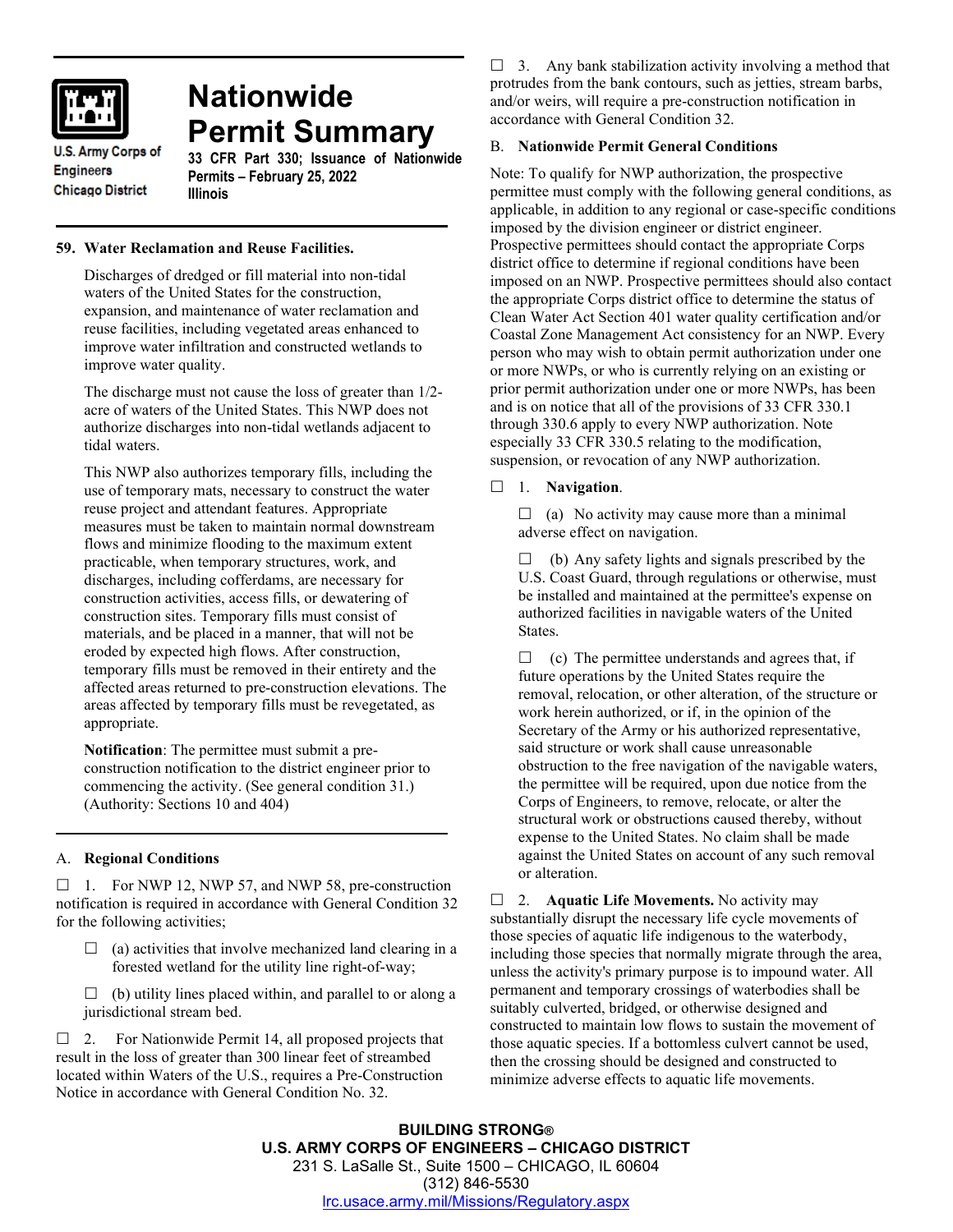3. **Spawning Areas**. Activities in spawning areas during spawning seasons must be avoided to the maximum extent practicable. Activities that result in the physical destruction (e.g., through excavation, fill, or downstream smothering by substantial turbidity) of an important spawning area are not authorized.

 4. **Migratory Bird Breeding Areas.** Activities in waters of the United States that serve as breeding areas for migratory birds must be avoided to the maximum extent practicable.

 5. **Shellfish Beds**. No activity may occur in areas of concentrated shellfish populations, unless the activity is directly related to a shellfish harvesting activity authorized by NWPs 4 and 48, or is a shellfish seeding or habitat restoration activity authorized by NWP 27.

 6. **Suitable Material**. No activity may use unsuitable material (e.g., trash, debris, car bodies, asphalt, etc.). Material used for construction or discharged must be free from toxic pollutants in toxic amounts (see section 307 of the Clean Water Act).

 7. **Water Supply Intakes**. No activity may occur in the proximity of a public water supply intake, except where the activity is for the repair or improvement of public water supply intake structures or adjacent bank stabilization.

 8. **Adverse Effects from Impoundments**. If the activity creates an impoundment of water, adverse effects to the aquatic system due to accelerating the passage of water, and/or restricting its flow must be minimized to the maximum extent practicable.

 9. **Management of Water Flows**. To the maximum extent practicable, the pre-construction course, condition, capacity, and location of open waters must be maintained for each activity, including stream channelization, storm water management activities, and temporary and permanent road crossings, except as provided below. The activity must be constructed to withstand expected high flows. The activity must not restrict or impede the passage of normal or high flows, unless the primary purpose of the activity is to impound water or manage high flows. The activity may alter the pre-construction course, condition, capacity, and location of open waters if it benefits the aquatic environment (e.g., stream restoration or relocation activities).

 10. **Fills Within 100-Year Floodplains**. The activity must comply with applicable FEMA-approved state or local floodplain management requirements.

□ 11. **Equipment**. Heavy equipment working in wetlands or mudflats must be placed on mats, or other measures must be taken to minimize soil disturbance.

 12. **Soil Erosion and Sediment Controls**. Appropriate soil erosion and sediment controls must be used and maintained in effective operating condition during construction, and all exposed soil and other fills, as well as any work below the ordinary high water mark or high tide line, must be permanently stabilized at the earliest practicable date. Permittees are encouraged to perform work within waters of the United States during periods of low-flow or no-flow, or during low tides.

 13. **Removal of Temporary Fills**. Temporary structures must be removed, to the maximum extent practicable, after their use has been discontinued. Temporary fills must be removed in their entirety and the affected areas returned to pre-construction elevations. The affected areas must be revegetated, as appropriate.

 14. **Proper Maintenance**. Any authorized structure or fill shall be properly maintained, including maintenance to ensure public safety and compliance with applicable NWP general conditions, as well as any activity-specific conditions added by the district engineer to an NWP authorization.

 15. **Single and Complete Project**. The activity must be a single and complete project. The same NWP cannot be used more than once for the same single and complete project.

### 16. **Wild and Scenic Rivers**.

 $\Box$  (a) No NWP activity may occur in a component of the National Wild and Scenic River System, or in a river officially designated by Congress as a "study river" for possible inclusion in the system while the river is in an official study status, unless the appropriate Federal agency with direct management responsibility for such river, has determined in writing that the proposed activity will not adversely affect the Wild and Scenic River designation or study status.

 $\Box$  (b) If a proposed NWP activity will occur in a component of the National Wild and Scenic River System, or in a river officially designated by Congress as a "study river" for possible inclusion in the system while the river is in an official study status, the permittee must submit a preconstruction notification (see general condition 32). The district engineer will coordinate the PCN with the Federal agency with direct management responsibility for that river. Permittees shall not begin the NWP activity until notified by the district engineer that the Federal agency with direct management responsibility for that river has determined in writing that the proposed NWP activity will not adversely affect the Wild and Scenic River designation or study status.

 $\Box$  (c) Information on Wild and Scenic Rivers may be obtained from the appropriate Federal land management agency responsible for the designated Wild and Scenic River or study river (e.g., National Park Service, U.S. Forest Service, Bureau of Land Management, U.S. Fish and Wildlife Service). Information on these rivers is also available at: [http://www.rivers.gov/.](http://www.rivers.gov/)

 17. **Tribal Rights**. No activity or its operation may impair reserved tribal rights, including, but not limited to, reserved water rights and treaty fishing and hunting rights.

### 18. **Endangered Species**.

 $\Box$  (a) No activity is authorized under any NWP which is likely to directly or indirectly jeopardize the continued existence of a threatened or endangered species or a species proposed for such designation, as identified under the Federal Endangered Species Act (ESA), or which will directly or indirectly destroy or adversely modify the critical habitat of such species. No activity is authorized under any NWP which "may affect" a listed species or critical habitat, unless ESA section 7 consultation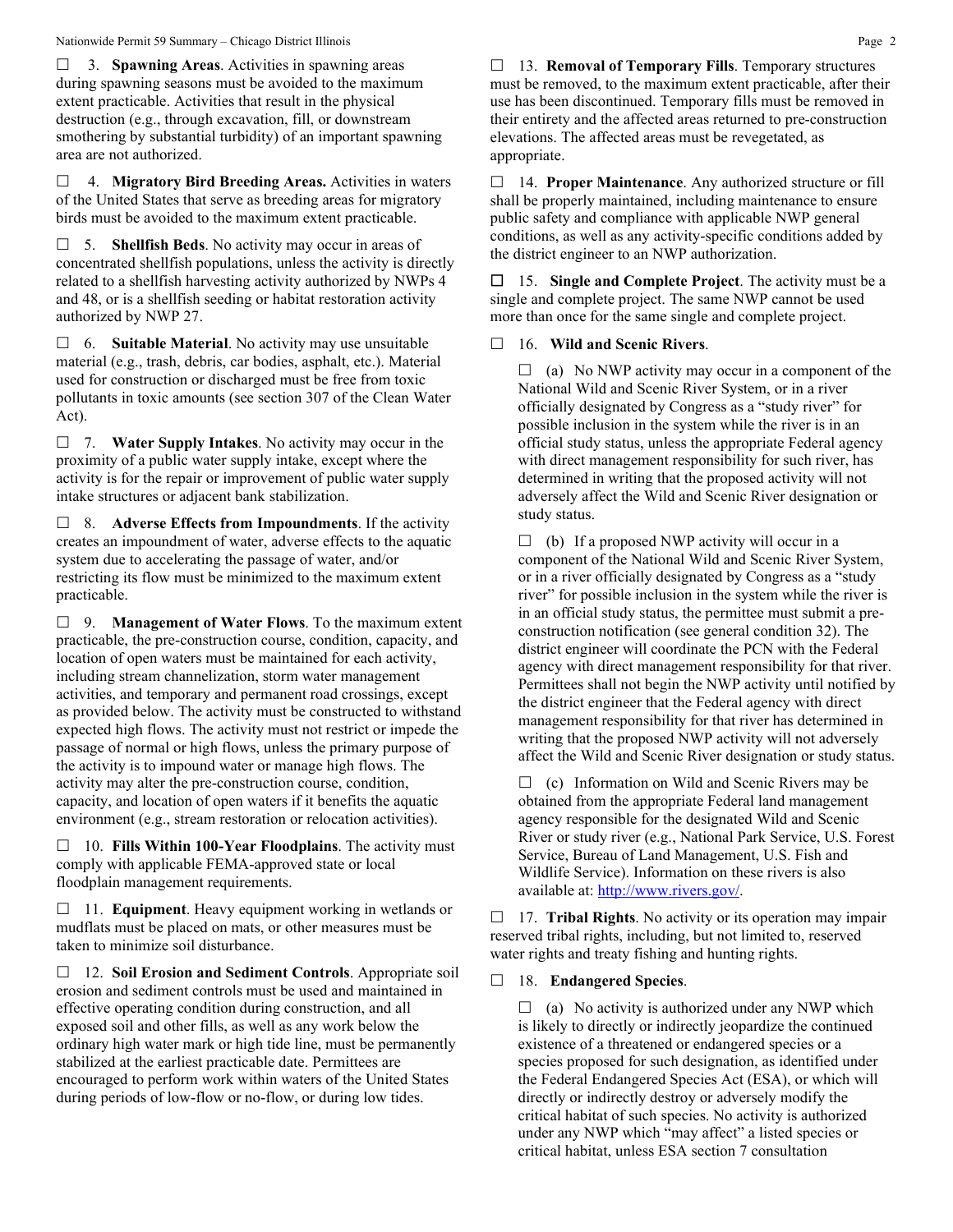### Nationwide Permit 59 Summary – Chicago District Illinois **Page 3** and the state of the state of the state of the state of the state of the state of the state of the state of the state of the state of the state of the state

addressing the consequences of the proposed activity on listed species or critical habitat has been completed. See 50 CFR 402.02 for the definition of "effects of the action" for the purposes of ESA section 7 consultation, as well as 50 CFR 402.17, which provides further explanation under ESA section 7 regarding "activities that are reasonably certain to occur" and "consequences caused by the proposed action."

 $\Box$  (b) Federal agencies should follow their own procedures for complying with the requirements of the ESA (see 33 CFR 330.4 $(f)(1)$ ). If pre-construction notification is required for the proposed activity, the Federal permittee must provide the district engineer with the appropriate documentation to demonstrate compliance with those requirements. The district engineer will verify that the appropriate documentation has been submitted. If the appropriate documentation has not been submitted, additional ESA section 7 consultation may be necessary for the activity and the respective federal agency would be responsible for fulfilling its obligation under section 7 of the ESA.

 $\Box$  (c) Non-federal permittees must submit a preconstruction notification to the district engineer if any listed species (or species proposed for listing) or designated critical habitat (or critical habitat proposed such designation) might be affected or is in the vicinity of the activity, or if the activity is located in designated critical habitat or critical habitat proposed for such designation, and shall not begin work on the activity until notified by the district engineer that the requirements of the ESA have been satisfied and that the activity is authorized. For activities that might affect Federally-listed endangered or threatened species (or species proposed for listing) or designated critical habitat (or critical habitat proposed for such designation), the pre-construction notification must include the name(s) of the endangered or threatened species (or species proposed for listing) that might be affected by the proposed activity or that utilize the designated critical habitat (or critical habitat proposed for such designation) that might be affected by the proposed activity. The district engineer will determine whether the proposed activity "may affect" or will have "no effect" to listed species and designated critical habitat and will notify the non-Federal applicant of the Corps' determination within 45 days of receipt of a complete preconstruction notification. For activities where the non-Federal applicant has identified listed species (or species proposed for listing) or designated critical habitat (or critical habitat proposed for such designation) that might be affected or is in the vicinity of the activity, and has so notified the Corps, the applicant shall not begin work until the Corps has provided notification that the proposed activity will have "no effect" on listed species (or species proposed for listing or designated critical habitat (or critical habitat proposed for such designation), or until ESA section 7 consultation or conference has been completed. If the non-Federal applicant has not heard back from the Corps within 45 days, the applicant must still wait for notification from the Corps.

 $\Box$  (d) As a result of formal or informal consultation with the FWS or NMFS the district engineer may add species-specific permit conditions to the NWPs.

 $\Box$  (e) Authorization of an activity by an NWP does not authorize the "take" of a threatened or endangered species as defined under the ESA. In the absence of separate authorization (e.g., an ESA Section 10 Permit, a Biological Opinion with "incidental take" provisions, etc.) from the FWS or the NMFS, the Endangered Species Act prohibits any person subject to the jurisdiction of the United States to take a listed species, where "take" means to harass, harm, pursue, hunt, shoot, wound, kill, trap, capture, or collect, or to attempt to engage in any such conduct. The word "harm" in the definition of "take" means an act which actually kills or injures wildlife. Such an act may include significant habitat modification or degradation where it actually kills or injures wildlife by significantly impairing essential behavioral patterns, including breeding, feeding or sheltering.

 $\Box$  (f) If the non-federal permittee has a valid ESA section  $10(a)(1)(B)$  incidental take permit with an approved Habitat Conservation Plan for a project or a group of projects that includes the proposed NWP activity, the non-federal applicant should provide a copy of that ESA section  $10(a)(1)(B)$  permit with the PCN required by paragraph (c) of this general condition. The district engineer will coordinate with the agency that issued the ESA section  $10(a)(1)(B)$  permit to determine whether the proposed NWP activity and the associated incidental take were considered in the internal ESA section 7 consultation conducted for the ESA section  $10(a)(1)(B)$  permit. If that coordination results in concurrence from the agency that the proposed NWP activity and the associated incidental take were considered in the internal ESA section 7 consultation for the ESA section  $10(a)(1)(B)$  permit, the district engineer does not need to conduct a separate ESA section 7 consultation for the proposed NWP activity. The district engineer will notify the non-federal applicant within 45 days of receipt of a complete pre-construction notification whether the ESA section  $10(a)(1)(B)$  permit covers the proposed NWP activity or whether additional ESA section 7 consultation is required.

 $\Box$  (g) Information on the location of threatened and endangered species and their critical habitat can be obtained directly from the offices of the FWS and NMFS or their world wide web pages at http://www.fws.gov/ or http://www.fws.gov/ipac and http://www.nmfs.noaa.gov/pr/species/esa/ respectively.

 19. **Migratory Birds and Bald and Golden Eagles**. The permittee is responsible for ensuring that an action authorized by NWP complies with the Migratory Bird Treaty Act and the Bald and Golden Eagle Protection Act. The permittee is responsible for contacting the appropriate local office of the U.S. Fish and Wildlife Service to determine what measures, if any, are necessary or appropriate to reduce adverse effects to migratory birds or eagles, including whether "incidental take" permits are necessary and available under the Migratory Bird Treaty Act or Bald and Golden Eagle Protection Act for a particular activity.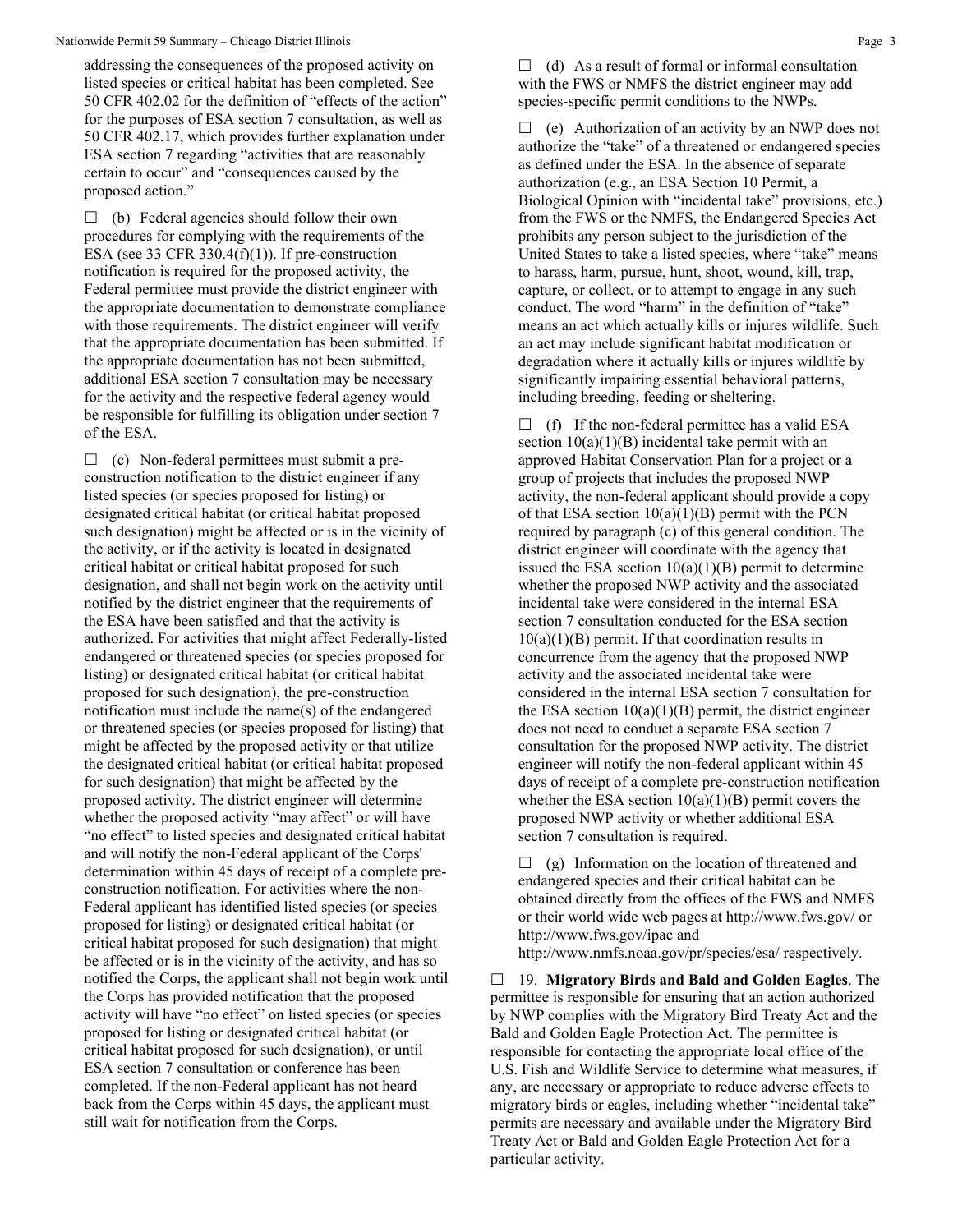### 20. **Historic Properties**.

 $\Box$  (a) No activity is authorized under any NWP which may have the potential to cause effects to properties listed, or eligible for listing, in the National Register of Historic Places until the requirements of Section 106 of the National Historic Preservation Act (NHPA) have been satisfied.

 $\Box$  (b) Federal permittees should follow their own procedures for complying with the requirements of section 106 of the National Historic Preservation Act (see 33 CFR 330.4(g)(1)). If pre-construction notification is required for the proposed NWP activity, the Federal permittee must provide the district engineer with the appropriate documentation to demonstrate compliance with those requirements. The district engineer will verify that the appropriate documentation has been submitted. If the appropriate documentation is not submitted, then additional consultation under section 106 may be necessary. The respective federal agency is responsible for fulfilling its obligation to comply with section 106.

 $\Box$  (c) Non-federal permittees must submit a preconstruction notification to the district engineer if the NWP activity might have the potential to cause effects to any historic properties listed on, determined to be eligible for listing on, or potentially eligible for listing on the National Register of Historic Places, including previously unidentified properties. For such activities, the preconstruction notification must state which historic properties might have the potential to be affected by the proposed NWP activity or include a vicinity map indicating the location of the historic properties or the potential for the presence of historic properties. Assistance regarding information on the location of, or potential for, the presence of historic properties can be sought from the State Historic Preservation Officer, Tribal Historic Preservation Officer, or designated tribal representative, as appropriate, and the National Register of Historic Places (see 33 CFR 330.4(g)). When reviewing pre-construction notifications, district engineers will comply with the current procedures for addressing the requirements of section 106 of the National Historic Preservation Act. The district engineer shall make a reasonable and good faith effort to carry out appropriate identification efforts commensurate with potential impacts, which may include background research, consultation, oral history interviews, sample field investigation, and/or field survey. Based on the information submitted in the PCN and these identification efforts, the district engineer shall determine whether the proposed NWP activity has the potential to cause effects on the historic properties. Section 106 consultation is not required when the district engineer determines that the activity does not have the potential to cause effects on historic properties (see 36 CFR 800.3(a)). Section 106 consultation is required when the district engineer determines that the activity has the potential to cause effects on historic properties. The district engineer will conduct consultation with consulting parties identified under 36 CFR 800.2(c) when he or she makes any of the following effect determinations for the purposes of

section 106 of the NHPA: No historic properties affected, no adverse effect, or adverse effect.

 $\Box$  (d) Where the non-Federal applicant has identified historic properties on which the proposed NWP activity might have the potential to cause effects and has so notified the Corps, the non-Federal applicant shall not begin the activity until notified by the district engineer either that the activity has no potential to cause effects to historic properties or that NHPA section 106 consultation has been completed. For non-federal permittees, the district engineer will notify the prospective permittee within 45 days of receipt of a complete pre-construction notification whether NHPA section 106 consultation is required. If NHPA section 106 consultation is required, the district engineer will notify the non-Federal applicant that he or she cannot begin the activity until section 106 consultation is completed. If the non-Federal applicant has not heard back from the Corps within 45 days, the applicant must still wait for notification from the Corps.

 $\Box$  (e) Prospective permittees should be aware that section 110k of the NHPA (54 U.S.C. 306113) prevents the Corps from granting a permit or other assistance to an applicant who, with intent to avoid the requirements of section 106 of the NHPA, has intentionally significantly adversely affected a historic property to which the permit would relate, or having legal power to prevent it, allowed such significant adverse effect to occur, unless the Corps, after consultation with the Advisory Council on Historic Preservation (ACHP), determines that circumstances justify granting such assistance despite the adverse effect created or permitted by the applicant. If circumstances justify granting the assistance, the Corps is required to notify the ACHP and provide documentation specifying the circumstances, the degree of damage to the integrity of any historic properties affected, and proposed mitigation. This documentation must include any views obtained from the applicant, SHPO/THPO, appropriate Indian tribes if the undertaking occurs on or affects historic properties on tribal lands or affects properties of interest to those tribes, and other parties known to have a legitimate interest in the impacts to the permitted activity on historic properties.

 21. **Discovery of Previously Unknown Remains and Artifacts**. Permittees that discover any previously unknown historic, cultural or archeological remains and artifacts while accomplishing the activity authorized by NWP, they must immediately notify the district engineer of what they have found, and to the maximum extent practicable, avoid construction activities that may affect the remains and artifacts until the required coordination has been completed. The district engineer will initiate the Federal, Tribal, and state coordination required to determine if the items or remains warrant a recovery effort or if the site is eligible for listing in the National Register of Historic Places.

 **22. Designated Critical Resource Waters**. Critical resource waters include, NOAA-managed marine sanctuaries and marine monuments, and National Estuarine Research Reserves. The district engineer may designate, after notice and opportunity for public comment,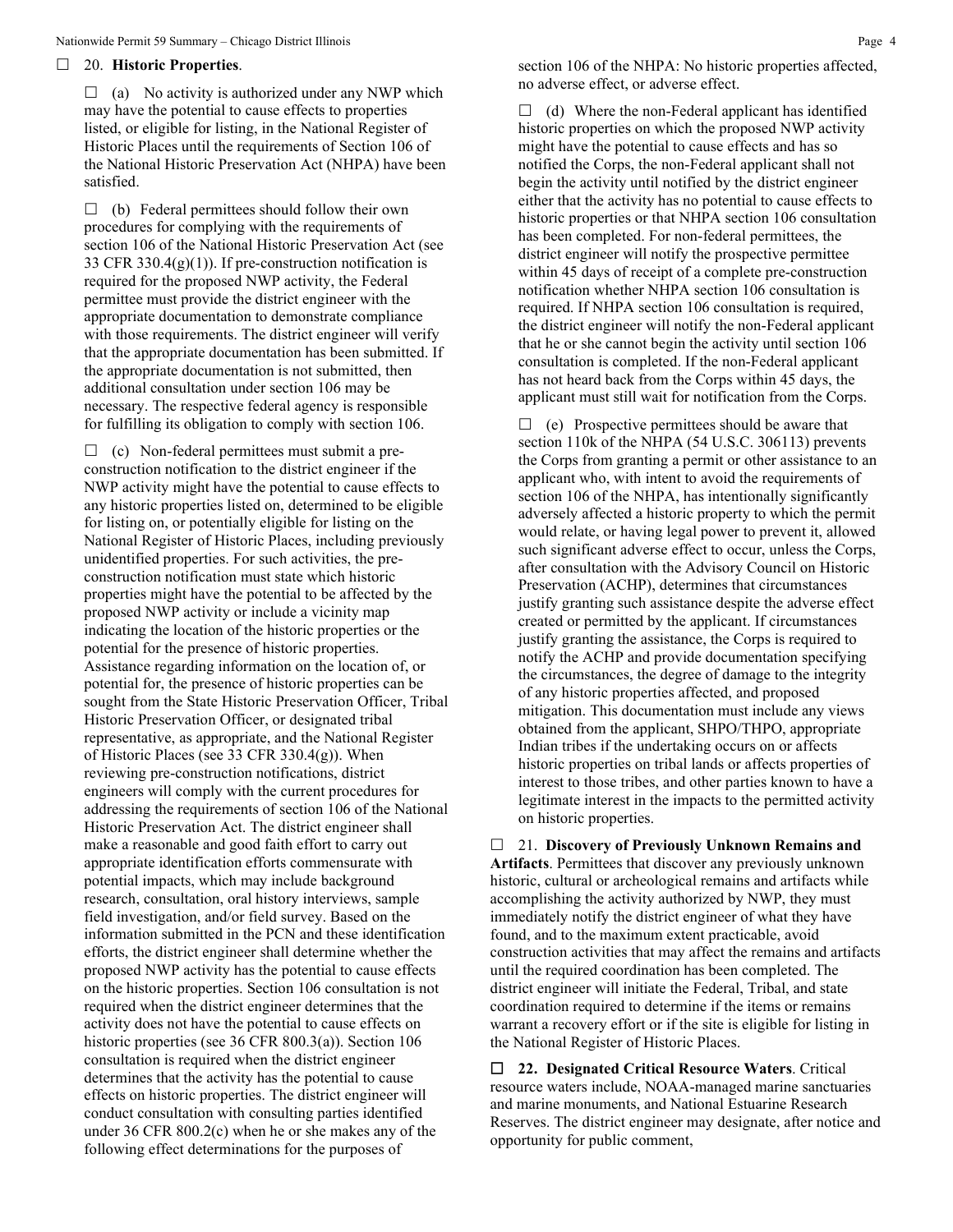additional waters officially designated by a state as having particular environmental or ecological significance, such as outstanding national resource waters or state natural heritage sites. The district engineer may also designate additional critical resource waters after notice and opportunity for public comment.

 $\Box$  (a) Discharges of dredged or fill material into waters of the United States are not authorized by NWPs 7, 12, 14, 16, 17, 21, 29, 31, 35, 39, 40, 42, 43, 44, 49, 50, 51, 52, 57, and 58 for any activity within, or directly affecting, critical resource waters, including wetlands adjacent to such waters.

 $\Box$  (b) For NWPs 3, 8, 10, 13, 15, 18, 19, 22, 23, 25, 27, 28, 30, 33, 34, 36, 37, 38, and 54, notification is required in accordance with general condition 32, for any activity proposed by permittees in the designated critical resource waters including wetlands adjacent to those waters. The district engineer may authorize activities under these NWPs only after she or he determines that the impacts to the critical resource waters will be no more than minimal.

 **23. Mitigation**. The district engineer will consider the following factors when determining appropriate and practicable mitigation necessary to ensure that the individual and cumulative adverse environmental effects are no more than minimal:

 $\Box$  (a) The activity must be designed and constructed to avoid and minimize adverse effects, both temporary and permanent, to waters of the United States to the maximum extent practicable at the project site (i.e., on site).

 $\Box$  (b) Mitigation in all its forms (avoiding, minimizing, rectifying, reducing, or compensating for resource losses) will be required to the extent necessary to ensure that the individual and cumulative adverse environmental effects are no more than minimal.

 $\Box$  (c) Compensatory mitigation at a minimum one-forone ratio will be required for all wetland losses that exceed 1/10-acre and require pre-construction notification, unless the district engineer determines in writing that either some other form of mitigation would be more environmentally appropriate or the adverse environmental effects of the proposed activity are no more than minimal, and provides an activity-specific waiver of this requirement. For wetland losses of 1/10 acre or less that require pre-construction notification, the district engineer may determine on a case-by-case basis that compensatory mitigation is required to ensure that the activity results in only minimal adverse environmental effects.

 $\Box$  (d) Compensatory mitigation at a minimum one-forone ratio will be required for all losses of stream bed that exceed 3/100-acre and require pre-construction notification, unless the district engineer determines in writing that either some other form of mitigation would be more environmentally appropriate or the adverse environmental effects of the proposed activity are no more than minimal, and provides an activity-specific waiver of this requirement. This compensatory mitigation requirement may be satisfied through the restoration or

enhancement of riparian areas next to streams in accordance with paragraph (e) of this general condition. For losses of stream bed of 3/100-acre or less that require pre-construction notification, the district engineer may determine on a case-by-case basis that compensatory mitigation is required to ensure that the activity results in only minimal adverse environmental effects. Compensatory mitigation for losses of streams should be provided, if practicable, through stream rehabilitation, enhancement, or preservation, since streams are difficultto-replace resources (see  $33$  CFR  $332.3(e)(3)$ ).

 $\Box$  (e) Compensatory mitigation plans for NWP activities in or near streams or other open waters will normally include a requirement for the restoration or enhancement, maintenance, and legal protection (e.g., conservation easements) of riparian areas next to open waters. In some cases, the restoration or maintenance/protection of riparian areas may be the only compensatory mitigation required. If restoring riparian areas involves planting vegetation, only native species should be planted. The width of the required riparian area will address documented water quality or aquatic habitat loss concerns. Normally, the riparian area will be 25 to 50 feet wide on each side of the stream, but the district engineer may require slightly wider riparian areas to address documented water quality or habitat loss concerns. If it is not possible to restore or maintain/protect a riparian area on both sides of a stream, or if the waterbody is a lake or coastal waters, then restoring or maintaining/protecting a riparian area along a single bank or shoreline may be sufficient.

Where both wetlands and open waters exist on the project site, the district engineer will determine the appropriate compensatory mitigation (e.g., riparian areas and/or wetlands compensation) based on what is best for the aquatic environment on a watershed basis. In cases where riparian areas are determined to be the most appropriate form of minimization or compensatory mitigation, the district engineer may waive or reduce the requirement to provide wetland compensatory mitigation for wetland losses.

 $\Box$  (f) Compensatory mitigation projects provided to offset losses of aquatic resources must comply with the applicable provisions of 33 CFR part 332.

 $\Box$  (1) The prospective permittee is responsible for proposing an appropriate compensatory mitigation option if compensatory mitigation is necessary to ensure that the activity results in no more than minimal adverse environmental effects. For the NWPs, the preferred mechanism for providing compensatory mitigation is mitigation bank credits or in-lieu fee program credits (see 33 CFR 332.3(b)(2) and (3)). However, if an appropriate number and type of mitigation bank or in-lieu credits are not available at the time the PCN is submitted to the district engineer, the district engineer may approve the use of permittee-responsible mitigation.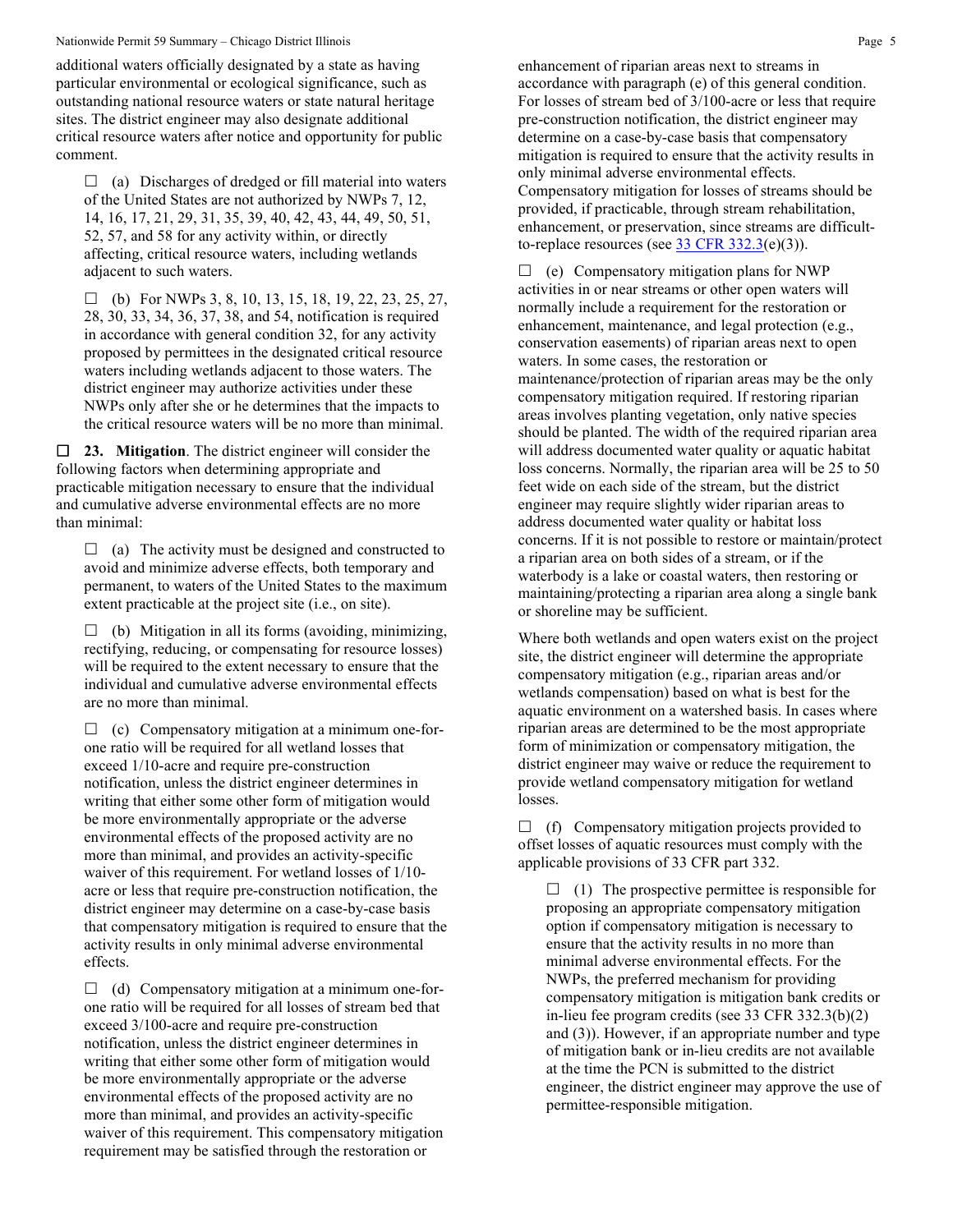$\Box$  (2) The amount of compensatory mitigation required by the district engineer must be sufficient to ensure that the authorized activity results in no more than minimal individual and cumulative adverse environmental effects (see 33 CFR 330.1(e)(3)). (See also 33 CFR 332.3(f).)

 $\Box$  (3) Since the likelihood of success is greater and the impacts to potentially valuable uplands are reduced, aquatic resource restoration should be the first compensatory mitigation option considered for permittee-responsible mitigation.

 $\Box$  (4) If permittee-responsible mitigation is the proposed option, the prospective permittee is responsible for submitting a mitigation plan. A conceptual or detailed mitigation plan may be used by the district engineer to make the decision on the NWP verification request, but a final mitigation plan that addresses the applicable requirements of 33 CFR  $332.4(c)(2)$  through (14) must be approved by the district engineer before the permittee begins work in waters of the United States, unless the district engineer determines that prior approval of the final mitigation plan is not practicable or not necessary to ensure timely completion of the required compensatory mitigation (see 33 CFR 332.3(k)(3)).

 $\Box$  (5) If mitigation bank or in-lieu fee program credits are the proposed option, the mitigation plan needs to address only the baseline conditions at the impact site and the number of credits to be provided (see 33 CFR 332.4(c)(1)(ii)).

 $\Box$  (6) Compensatory mitigation requirements (e.g., resource type and amount to be provided as compensatory mitigation, site protection, ecological performance standards, monitoring requirements) may be addressed through conditions added to the NWP authorization, instead of components of a compensatory mitigation plan (see 33 CFR  $332.4(c)(1)(ii)$ ).

 $\Box$  (g) Compensatory mitigation will not be used to increase the acreage losses allowed by the acreage limits of the NWPs. For example, if an NWP has an acreage limit of 1/2-acre, it cannot be used to authorize any NWP activity resulting in the loss of greater than 1/2-acre of waters of the United States, even if compensatory mitigation is provided that replaces or restores some of the lost waters. However, compensatory mitigation can and should be used, as necessary, to ensure that an NWP activity already meeting the established acreage limits also satisfies the no more than minimal impact requirement for the NWPs.

 $\Box$  (h) Permittees may propose the use of mitigation banks, in-lieu fee programs, or permittee-responsible mitigation. When developing a compensatory mitigation proposal, the permittee must consider appropriate and practicable options consistent with the framework at 33 CFR 332.3(b). For activities resulting in the loss of marine or estuarine resources, permittee-responsible mitigation may be environmentally preferable if there are no mitigation banks or in-lieu fee programs in the area

that have marine or estuarine credits available for sale or transfer to the permittee. For permittee-responsible mitigation, the special conditions of the NWP verification must clearly indicate the party or parties responsible for the implementation and performance of the compensatory mitigation project, and, if required, its long-term management.

 $\Box$  (i) Where certain functions and services of waters of the United States are permanently adversely affected by a regulated activity, such as discharges of dredged or fill material into waters of the United States that will convert a forested or scrub-shrub wetland to a herbaceous wetland in a permanently maintained utility line right-of-way, mitigation may be required to reduce the adverse environmental effects of the activity to the no more than minimal level.

 **24. Safety of Impoundment Structures**. To ensure that all impoundment structures are safely designed, the district engineer may require non-Federal applicants to demonstrate that the structures comply with established state dam safety criteria or have been designed by qualified persons. The district engineer may also require documentation that the design has been independently reviewed by similarly qualified persons, and appropriate modifications made to ensure safety.

### **25. Water Quality**.

 $\Box$  (a) Where the certifying authority (state, authorized tribe, or EPA, as appropriate) has not previously certified compliance of an NWP with CWA section 401, a CWA section 401 water quality certification for the proposed discharge must be obtained or waived (see [33 CFR](https://www.federalregister.gov/select-citation/2021/01/13/33-CFR-330.4)   $330.4(c)$  $330.4(c)$ ). If the permittee cannot comply with all of the conditions of a water quality certification previously issued by certifying authority for the issuance of the NWP, then the permittee must obtain a water quality certification or waiver for the proposed discharge in order for the activity to be authorized by an NWP.

 $\Box$  (b) If the NWP activity requires pre-construction notification and the certifying authority has not previously certified compliance of an NWP with CWA section 401, the proposed discharge is not authorized by an NWP until water quality certification is obtained or waived. If the certifying authority issues a water quality certification for the proposed discharge, the permittee must submit a copy of the certification to the district engineer. The discharge is not authorized by an NWP until the district engineer has notified the permittee that the water quality certification requirement has been satisfied by the issuance of a water quality certification or a waiver.

 $\Box$  (c) The district engineer or certifying authority may require additional water quality management measures to ensure that the authorized activity does not result in more than minimal degradation of water quality.

 **26. Coastal Zone Management**. In coastal states where an NWP has not previously received a state coastal zone management consistency concurrence, an individual state coastal zone management consistency concurrence must be obtained, or a presumption of concurrence must occur (see 33 CFR 330.4(d)).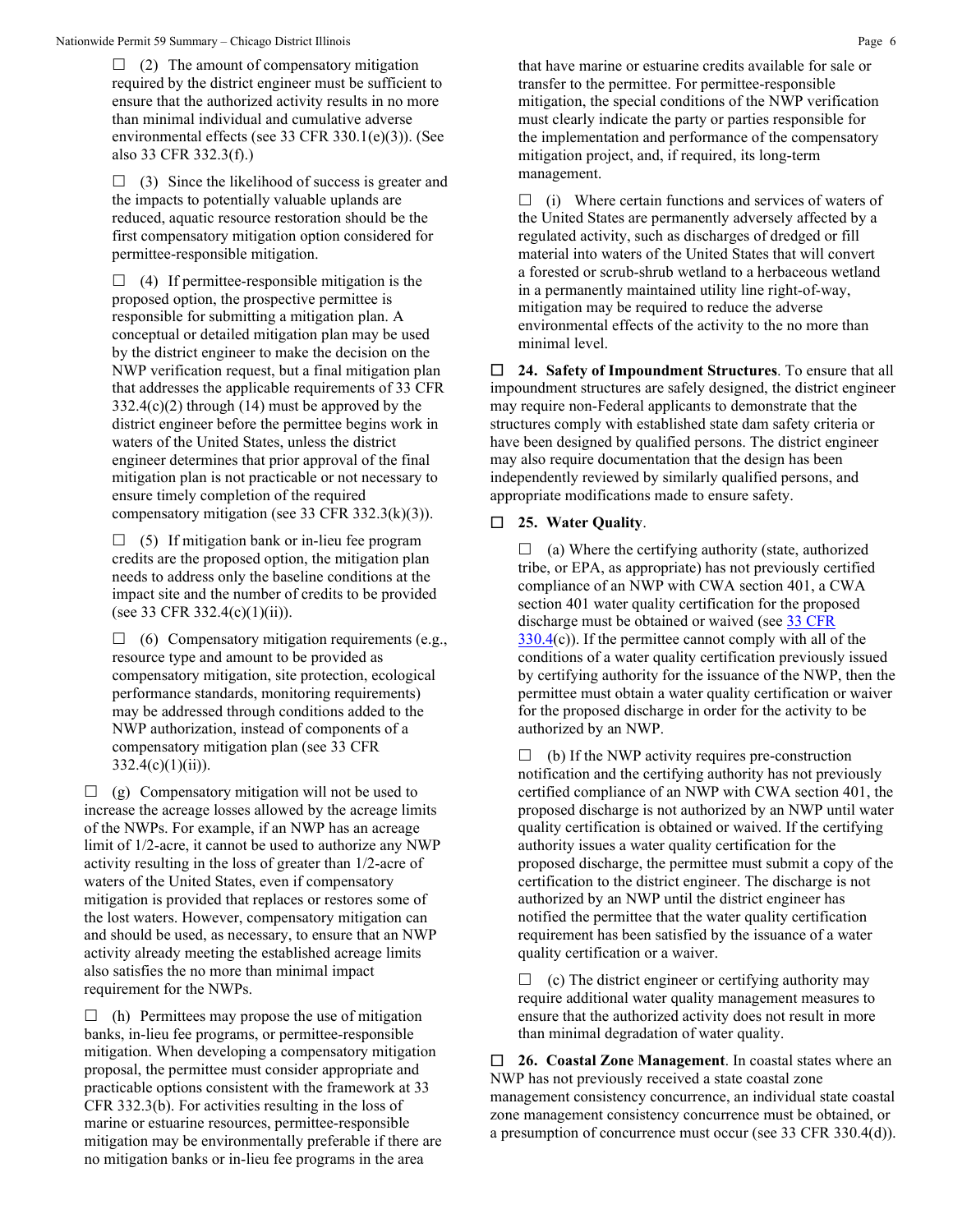If the permittee cannot comply with all of the conditions of a coastal zone management consistency concurrence previously issued by the state, then the permittee must obtain an individual coastal zone management consistency concurrence or presumption of concurrence in order for the activity to be authorized by NWP. The district engineer or a state may require additional measures to ensure that the authorized activity is consistent with state coastal zone management requirements.

 **27. Regional and Case-By-Case Conditions**. The activity must comply with any regional conditions that may have been added by the Division Engineer (see 33 CFR 330.4(e)) and with any case specific conditions added by the Corps or by the state, Indian Tribe, or U.S. EPA in its CWA section 401 Water Quality Certification, or by the state in its Coastal Zone Management Act consistency determination.

 **28. Use of Multiple Nationwide Permits**. The use of more than one NWP for a single and complete project is authorized, subject to the following restrictions:

 (a) If only one of the NWPs used to authorize the single and complete project has a specified acreage limit, the acreage loss of waters of the United States cannot exceed the acreage limit of the NWP with the highest specified acreage limit. For example, if a road crossing over tidal waters is constructed under NWP 14, with associated bank stabilization authorized by NWP 13, the maximum acreage loss of waters of the United States for the total project cannot exceed 1/3-acre.

 $\Box$  (b) If one or more of the NWPs used to authorize the single and complete project has specified acreage limits, the acreage loss of waters of the United States authorized by those NWPs cannot exceed their respective specified acreage limits. For example, if a commercial development is constructed under NWP 39, and the single and complete project includes the filling of an upland ditch authorized by NWP 46, the maximum acreage loss of waters of the United States for the commercial development under NWP 39 cannot exceed 1/2-acre, and the total acreage loss of waters of United States due to the NWP 39 and 46 activities cannot exceed 1 acre.

 **29. Transfer of Nationwide Permit Verifications**. If the permittee sells the property associated with a nationwide permit verification, the permittee may transfer the nationwide permit verification to the new owner by submitting a letter to the appropriate Corps district office to validate the transfer. A copy of the nationwide permit verification must be attached to the letter, and the letter must contain the following statement and signature:

"When the structures or work authorized by this nationwide permit are still in existence at the time the property is transferred, the terms and conditions of this nationwide permit, including any special conditions, will continue to be binding on the new owner(s) of the property. To validate the transfer of this nationwide permit and the associated liabilities associated with compliance with its terms and conditions, have the transferee sign and date below."

## (Date)

 **30. Compliance Certification**. Each permittee who receives an NWP verification letter from the Corps must provide a signed certification documenting completion of the authorized activity and implementation of any required compensatory mitigation. The success of any required permittee-responsible mitigation, including the achievement of ecological performance standards, will be addressed separately by the district engineer. The Corps will provide the permittee the certification document with the NWP verification letter. The certification document will include:

 $\Box$  (a) A statement that the authorized activity was done in accordance with the NWP authorization, including any general, regional, or activity-specific conditions;

 $\Box$  (b) A statement that the implementation of any required compensatory mitigation was completed in accordance with the permit conditions. If credits from a mitigation bank or in-lieu fee program are used to satisfy the compensatory mitigation requirements, the certification must include the documentation required by 33 CFR 332.3(l)(3) to confirm that the permittee secured the appropriate number and resource type of credits; and

 $\Box$  (c) The signature of the permittee certifying the completion of the activity and mitigation.

The completed certification document must be submitted to the district engineer within 30 days of completion of the authorized activity or the implementation of any required compensatory mitigation, whichever occurs later.

 **31. Activities Affecting Structures or Works Built by the United States.** If an NWP activity also requires review by, or permission from, the Corps pursuant to 33 U.S.C. 408 because it will alter or temporarily or permanently occupy or use a U.S. Army Corps of Engineers (USACE) federally authorized Civil Works project (a "USACE project"), the prospective permittee must submit a pre-construction notification. See paragraph (b)(10) of general condition 32. An activity that requires section 408 permission and/or review is not authorized by NWP until the appropriate Corps office issues the section 408 permission or completes its review to alter, occupy, or use the USACE project, and the district engineer issues a written NWP verification.

# **32. Pre-Construction Notification**.

 $\Box$  (a) **Timing**. Where required by the terms of the NWP, the prospective permittee must notify the district engineer by submitting a pre-construction notification (PCN) as early as possible. The district engineer must determine if the PCN is complete within 30 calendar days of the date of receipt and, if the PCN is determined to be incomplete, notify the prospective permittee within that 30 day period to request the additional information necessary to make the PCN complete. The request must specify the information needed to make the PCN complete. As a general rule, district engineers will request additional information necessary to make the PCN complete only once.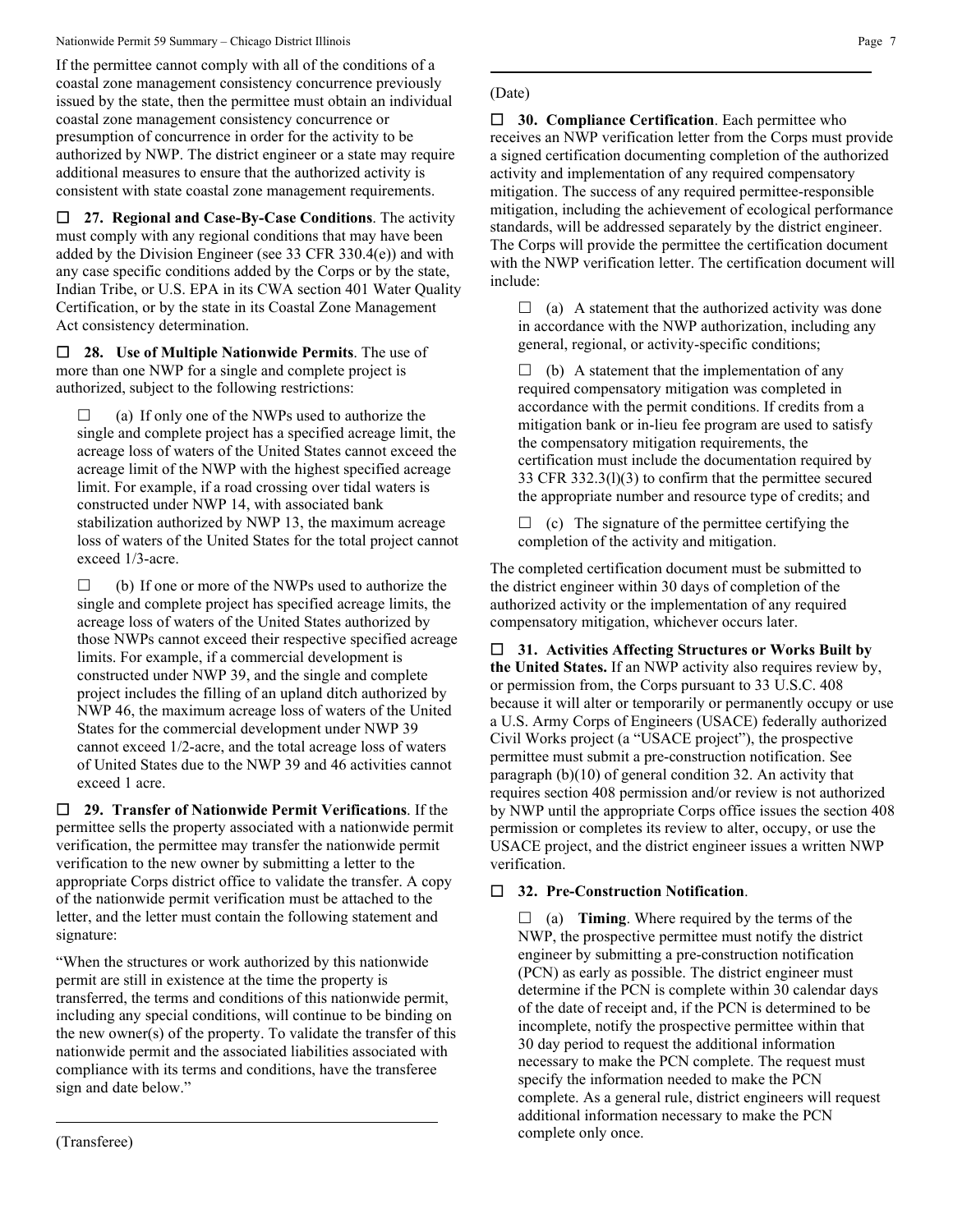However, if the prospective permittee does not provide all of the requested information, then the district engineer will notify the prospective permittee that the PCN is still incomplete and the PCN review process will not commence until all of the requested information has been received by the district engineer. The prospective permittee shall not begin the activity until either:

 $\Box$  (1) He or she is notified in writing by the district engineer that the activity may proceed under the NWP with any special conditions imposed by the district or division engineer; or

 $\Box$  (2) 45 calendar days have passed from the district engineer's receipt of the complete PCN and the prospective permittee has not received written notice from the district or division engineer. However, if the permittee was required to notify the Corps pursuant to general condition 18 that listed species or critical habitat might be affected or are in the vicinity of the activity, or to notify the Corps pursuant to general condition 20 that the activity might have the potential to cause effects to historic properties, the permittee cannot begin the activity until receiving written notification from the Corps that there is "no effect" on listed species or "no potential to cause effects" on historic properties, or that any consultation required under Section 7 of the Endangered Species Act (see 33 CFR 330.4(f)) and/or section 106 of the National Historic Preservation Act (see 33 CFR 330.4(g)) has been completed. If the proposed activity requires a written waiver to exceed specified limits of an NWP, the permittee may not begin the activity until the district engineer issues the waiver. If the district or division engineer notifies the permittee in writing that an individual permit is required within 45 calendar days of receipt of a complete PCN, the permittee cannot begin the activity until an individual permit has been obtained. Subsequently, the permittee's right to proceed under the NWP may be modified, suspended, or revoked only in accordance with the procedure set forth in 33 CFR 330.5(d)(2).

 (b) **Contents of Pre-Construction Notification**. The PCN must be in writing and include the following information:

 $\Box$  (1) Name, address and telephone numbers of the prospective permittee;

 $\Box$  (2) Location of the proposed activity;

 $\Box$  (3) Identify the specific NWP or NWP(s) the prospective permittee wants to use to authorize the proposed activity;

 $\Box$  (4) (i) A description of the proposed activity; the activity's purpose; direct and indirect adverse environmental effects the activity would cause, including the anticipated amount of loss of wetlands, other special aquatic sites, and other waters expected to result from the NWP activity, in acres, linear feet, or other appropriate unit of measure; a description of any proposed mitigation measures intended to reduce

the adverse environmental effects caused by the proposed activity; and any other NWP(s), regional general permit(s), or individual permit(s) used or intended to be used to authorize any part of the proposed project or any related activity, including other separate and distant crossings for linear projects that require Department of the Army authorization but do not require pre-construction notification.The description of the proposed activity and any proposed mitigation measures should be sufficiently detailed to allow the district engineer to determine that the adverse environmental effects of the activity will be no more than minimal and to determine the need for compensatory mitigation or other mitigation measures.

 $\Box$  (ii) For linear projects where one or more single and complete crossings require preconstruction notification, the PCN must include the quantity of anticipated losses of wetlands, other special aquatic sites, and other waters for each single and complete crossing of those wetlands, other special aquatic sites, and other waters (including those single and complete crossings authorized by NWP but do not require PCNs). This information will be used by the district engineer to evaluate the cumulative adverse environmental effects of the proposed linear project, and does not change those non-PCN NWP activities into NWP PCNs.

 $\Box$  (iii) Sketches should be provided when necessary to show that the activity complies with the terms of the NWP. (Sketches usually clarify the activity and when provided results in a quicker decision. Sketches should contain sufficient detail to provide an illustrative description of the proposed activity (e.g., a conceptual plan), but do not need to be detailed engineering plans);

 $\Box$  (5) The PCN must include a delineation of wetlands, other special aquatic sites, and other waters, such as lakes and ponds, perennial, and intermittent, on the project site. Wetland delineations must be prepared in accordance with the current method required by the Corps. The permittee may ask the Corps to delineate the special aquatic sites and other waters on the project site, but there may be a delay if the Corps does the delineation, especially if the project site is large or contains many wetlands, other special aquatic sites, and other waters. Furthermore, the 45-day period will not start until the delineation has been submitted to or completed by the Corps, as appropriate;

 $\Box$  (6) If the proposed activity will result in the loss of greater than 1/10-acre of wetlands or 3/100 acre of stream bed and a PCN is required, the prospective permittee must submit a statement describing how the mitigation requirement will be satisfied, or explaining why the adverse environmental effects are no more than minimal and why compensatory mitigation should not be required.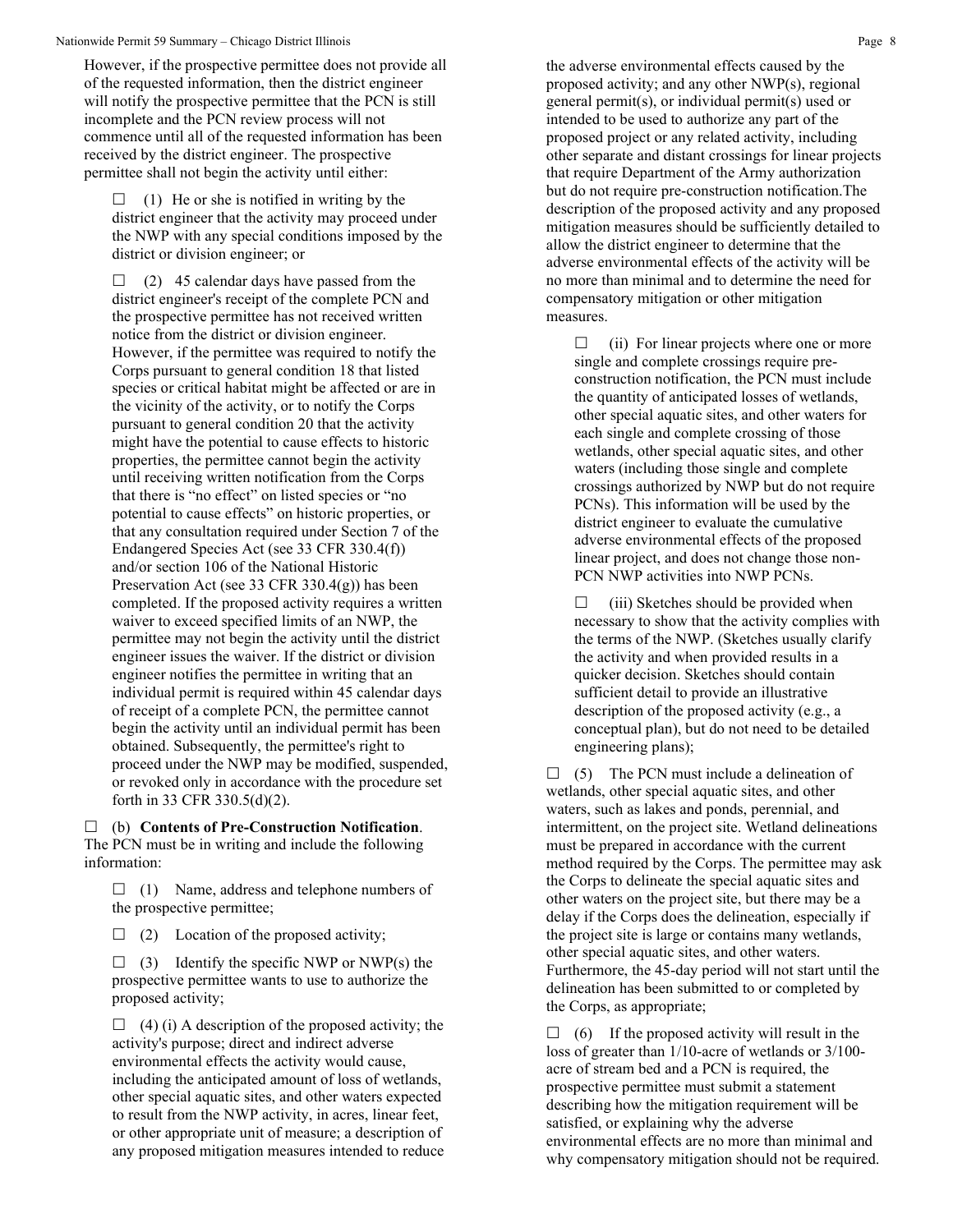As an alternative, the prospective permittee may submit a conceptual or detailed mitigation plan.

 $\Box$  (7) For non-federal permittees, if any listed species (or species proposed for listing) or designated critical habitat (or critical habitat proposed for such designation) might be affected or is in the vicinity of the activity, or if the activity is located in designated critical habitat (or critical habitat proposed for such designation), the PCN must include the name(s) of those endangered or threatened species (or species proposed for listing) that might be affected by the proposed activity or utilize the designated critical habitat (or critical habitat proposed for such designation) that might be affected by the proposed activity. For NWP activities that require pre-construction notification, Federal permittees must provide documentation demonstrating compliance with the Endangered Species Act;

 $\Box$  (8) For non-federal permittees, if the NWP activity might have the potential to cause effects to a historic property listed on, determined to be eligible for listing on, or potentially eligible for listing on, the National Register of Historic Places, the PCN must state which historic property might have the potential to be affected by the proposed activity or include a vicinity map indicating the location of the historic property. For NWP activities that require preconstruction notification, Federal permittees must provide documentation demonstrating compliance with section 106 of the National Historic Preservation Act;

 $\Box$  (9) For an activity that will occur in a component of the National Wild and Scenic River System, or in a river officially designated by Congress as a "study river" for possible inclusion in the system while the river is in an official study status, the PCN must identify the Wild and Scenic River or the "study river" (see general condition 16); and

 $\Box$  (10) For an NWP activity that requires permission from, or review by, the Corps pursuant to 33 U.S.C. 408 because it will alter or temporarily or permanently occupy or use a U.S. Army Corps of Engineers federally authorized civil works project, the pre-construction notification must include a statement confirming that the project proponent has submitted a written request for section 408 permission from, or review by, the Corps office having jurisdiction over that USACE project.

 (c) **Form of Pre-Construction Notification.** The nationwide permit pre-construction notification form (Form ENG 6082) should be used for NWP PCNs. A letter containing the required information may also be used. Applicants may provide electronic files of PCNs and supporting materials if the district engineer has established tools and procedures for electronic submittals.

### (d) **Agency Coordination**:

 $\Box$  (1) The district engineer will consider any comments from Federal and state agencies concerning the proposed activity's compliance with the terms and conditions of the NWPs and the need for mitigation to reduce the activity's adverse environmental effects so that they are no more than minimal.

 $\Box$  (2) Agency coordination is required for:

i) All NWP activities that require preconstruction notification and result in the loss of greater than 1/2-acre of waters of the United States;

ii) NWP 13 activities in excess of 500 linear feet, fills greater than one cubic yard per running foot, or involve discharges of dredged or fill material into special aquatic sites; and

(iii) NWP 54 activities in excess of 500 linear feet, or that extend into the waterbody more than 30 feet from the mean low water line in tidal waters or the ordinary high water mark in the Great Lakes.

 $\Box$  (3) When agency coordination is required, the district engineer will immediately provide (e.g., via email, facsimile transmission, overnight mail, or other expeditious manner) a copy of the complete PCN to the appropriate Federal or state offices (FWS, state natural resource or water quality agency, EPA, and, if appropriate, the NMFS). With the exception of NWP 37, these agencies will have 10 calendar days from the date the material is transmitted to notify the district engineer via telephone, facsimile transmission, or email that they intend to provide substantive, site-specific comments. The comments must explain why the agency believes the adverse environmental effects will be more than minimal. If so contacted by an agency, the district engineer will wait an additional 15 calendar days before making a decision on the pre-construction notification. The district engineer will fully consider agency comments received within the specified time frame concerning the proposed activity's compliance with the terms and conditions of the NWPs, including the need for mitigation to ensure that the net adverse environmental effects of the proposed activity are no more than minimal. The district engineer will provide no response to the resource agency, except as provided below. The district engineer will indicate in the administrative record associated with each preconstruction notification that the resource agencies' concerns were considered. For NWP 37, the emergency watershed protection and rehabilitation activity may proceed immediately in cases where there is an unacceptable hazard to life or a significant loss of property or economic hardship will occur.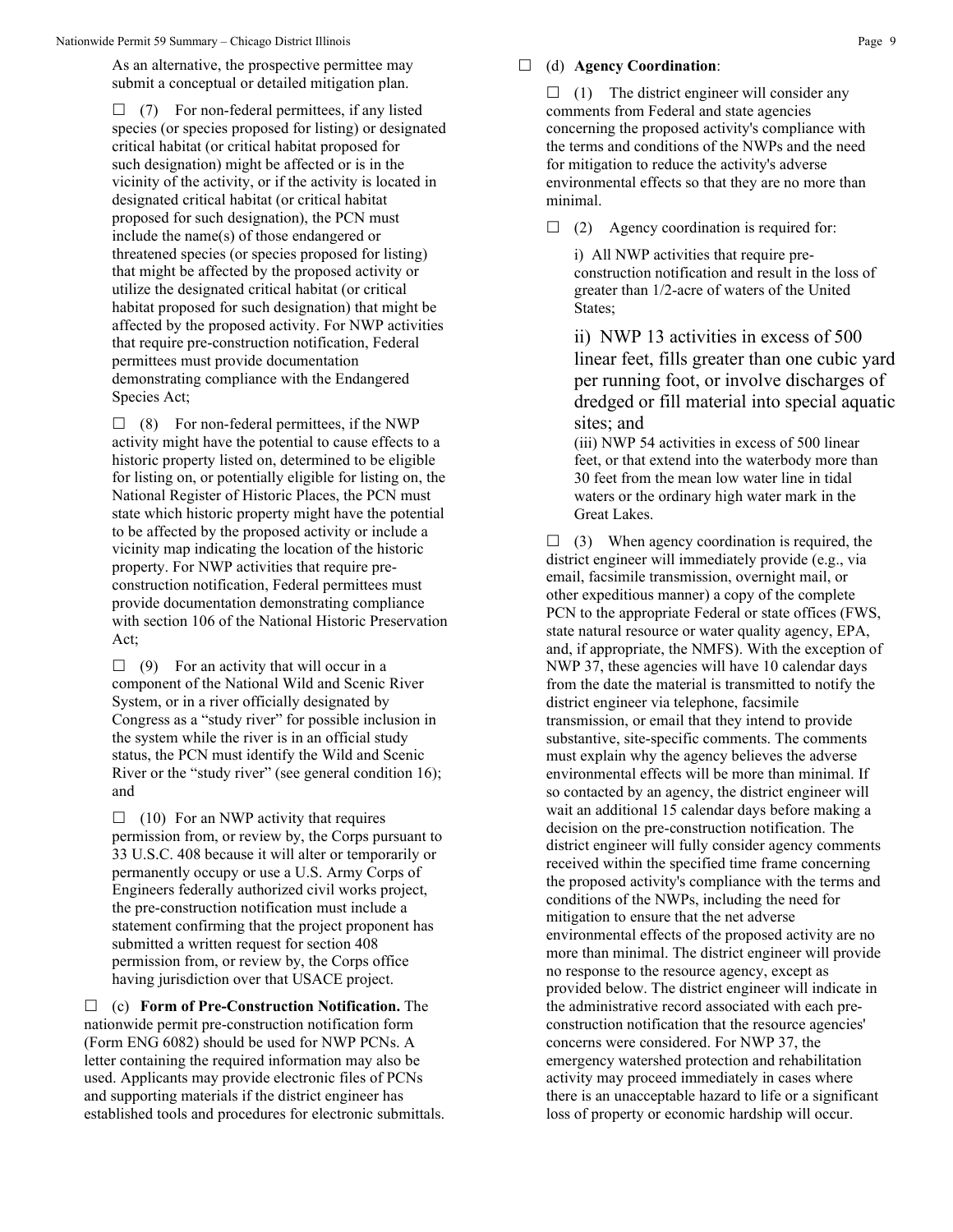The district engineer will consider any comments received to decide whether the NWP 37 authorization should be modified, suspended, or revoked in accordance with the procedures at 33 CFR 330.5.

 $\Box$  (4) In cases of where the prospective permittee is not a Federal agency, the district engineer will provide a response to NMFS within 30 calendar days of receipt of any Essential Fish Habitat conservation recommendations, as required by section 305(b)(4)(B) of the Magnuson-Stevens Fishery Conservation and Management Act.

 $\Box$  (5) Applicants are encouraged to provide the Corps with either electronic files or multiple copies of pre-construction notifications to expedite agency coordination.

### **C. District Engineer's Decision**

 $\Box$  1. In reviewing the PCN for the proposed activity, the district engineer will determine whether the activity authorized by the NWP will result in more than minimal individual or cumulative adverse environmental effects or may be contrary to the public interest. If a project proponent requests authorization by a specific NWP, the district engineer should issue the NWP verification for that activity if it meets the terms and conditions of that NWP, unless he or she determines, after considering mitigation, that the proposed activity will result in more than minimal individual and cumulative adverse effects on the aquatic environment and other aspects of the public interest and exercises discretionary authority to require an individual permit for the proposed activity. For a linear project, this determination will include an evaluation of the single and complete crossings of waters of the United States that require PCNs to determine whether they individually satisfy the terms and conditions of the NWP(s), as well as the cumulative effects caused by all of the crossings of waters of the United States authorized by NWP. If an applicant requests a waiver of an applicable limit, as provided for in NWPs 13, 36, or 54, the district engineer will only grant the waiver upon a written determination that the NWP activity will result in only minimal individual and cumulative adverse environmental effects.

 $\Box$  2. When making minimal adverse environmental effects determinations the district engineer will consider the direct and indirect effects caused by the NWP activity. He or she will also consider the cumulative adverse environmental effects caused by activities authorized by NWP and whether those cumulative adverse environmental effects are no more than minimal. The district engineer will also consider site specific factors, such as the environmental setting in the vicinity of the NWP activity, the type of resource that will be affected by the NWP activity, the functions provided by the aquatic resources that will be affected by the NWP activity, the degree or magnitude to which the aquatic resources perform those functions, the extent that aquatic resource functions will be lost as a result of the NWP activity (e.g., partial or complete loss), the duration of the adverse effects (temporary or permanent), the importance of the aquatic resource functions to the region (e.g., watershed or ecoregion), and mitigation required by the district engineer. If an appropriate functional or condition assessment method is available and practicable to use, that assessment method may

be used by the district engineer to assist in the minimal adverse environmental effects determination. The district engineer may add case-specific special conditions to the NWP authorization to address site-specific environmental concerns.

 $\Box$  3. If the proposed activity requires a PCN and will result in a loss of greater than 1/10-acre of wetlands or 3/100 acre of stream bed, the prospective permittee should submit a mitigation proposal with the PCN. Applicants may also propose compensatory mitigation for NWP activities with smaller impacts, or for impacts to other types of waters. The district engineer will consider any proposed compensatory mitigation or other mitigation measures the applicant has included in the proposal in determining whether the net adverse environmental effects of the proposed activity are no more than minimal. The compensatory mitigation proposal may be either conceptual or detailed. If the district engineer determines that the activity complies with the terms and conditions of the NWP and that the adverse environmental effects are no more than minimal, after considering mitigation, the district engineer will notify the permittee and include any activity-specific conditions in the NWP verification the district engineer deems necessary. Conditions for compensatory mitigation requirements must comply with the appropriate provisions at  $33$  CFR  $332.3(k)$ . The district engineer must approve the final mitigation plan before the permittee commences work in waters of the United States, unless the district engineer determines that prior approval of the final mitigation plan is not practicable or not necessary to ensure timely completion of the required compensatory mitigation. If the prospective permittee elects to submit a compensatory mitigation plan with the PCN, the district engineer will expeditiously review the proposed compensatory mitigation plan. The district engineer must review the proposed compensatory mitigation plan within 45 calendar days of receiving a complete PCN and determine whether the proposed mitigation would ensure that the NWP activity results in no more than minimal adverse environmental effects. If the net adverse environmental effects of the NWP activity (after consideration of the mitigation proposal) are determined by the district engineer to be no more than minimal, the district engineer will provide a timely written response to the applicant. The response will state that the NWP activity can proceed under the terms and conditions of the NWP, including any activity-specific conditions added to the NWP authorization by the district engineer.

 $\Box$  4. If the district engineer determines that the adverse environmental effects of the proposed activity are more than minimal, then the district engineer will notify the applicant either: (a) That the activity does not qualify for authorization under the NWP and instruct the applicant on the procedures to seek authorization under an individual permit; (b) that the activity is authorized under the NWP subject to the applicant's submission of a mitigation plan that would reduce the adverse environmental effects so that they are no more than minimal; or (c) that the activity is authorized under the NWP with specific modifications or conditions. Where the district engineer determines that mitigation is required to ensure no more than minimal adverse environmental effects, the activity will be authorized within the 45-day PCN period (unless additional time is required to comply with general conditions 18, 20, and/or 31),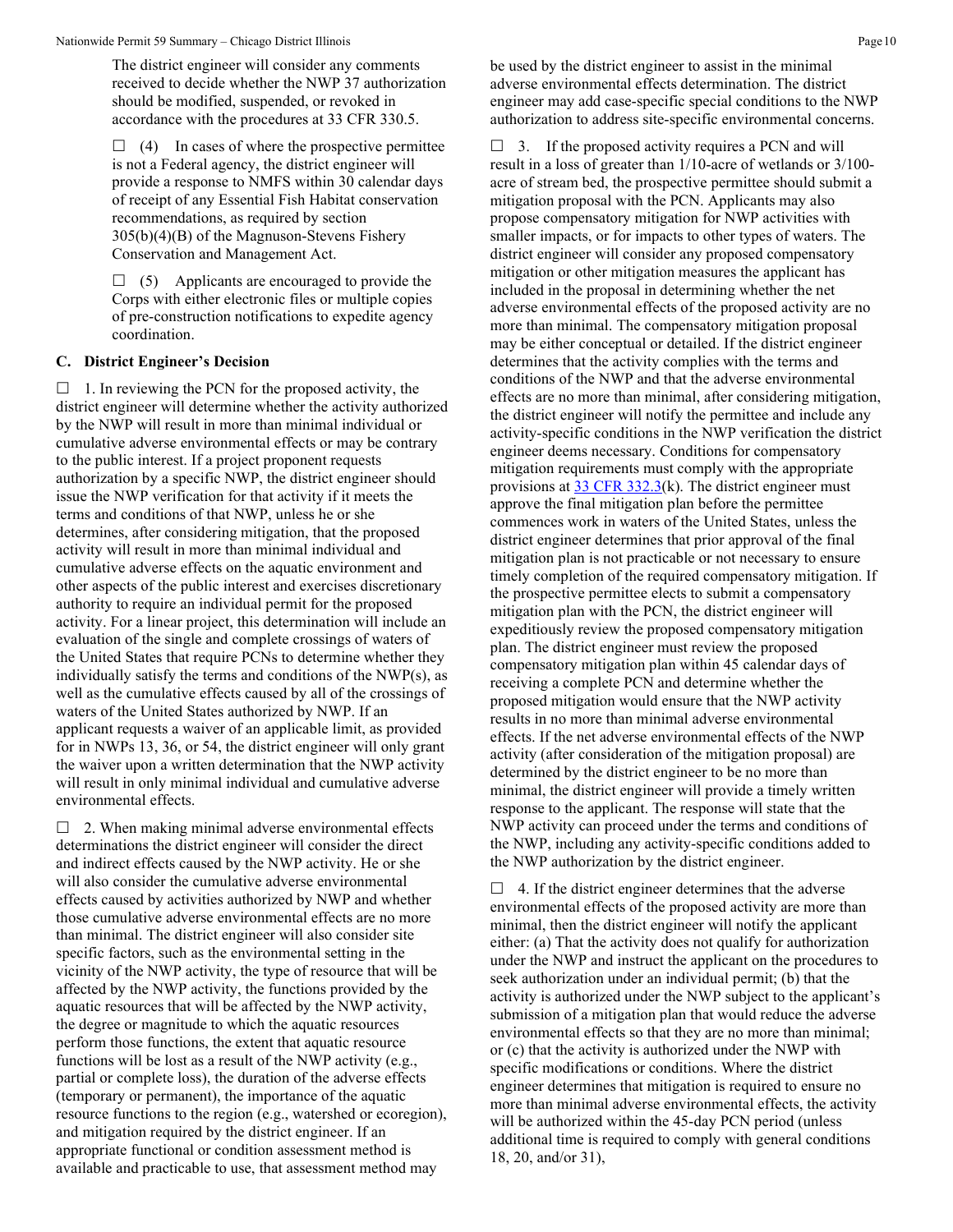with activity-specific conditions that state the mitigation requirements. The authorization will include the necessary conceptual or detailed mitigation plan or a requirement that the applicant submit a mitigation plan that would reduce the adverse environmental effects so that they are no more than minimal. When compensatory mitigation is required, no work in waters of the United States may occur until the district engineer has approved a specific mitigation plan or has determined that prior approval of a final mitigation plan is not practicable or not necessary to ensure timely completion of the required compensatory mitigation.

### D. **Further Information**

1. District engineers have authority to determine if an activity complies with the terms and conditions of an NWP.

2. NWPs do not obviate the need to obtain other federal, state, or local permits, approvals, or authorizations required by law.

3. NWPs do not grant any property rights or exclusive privileges.

4. NWPs do not authorize any injury to the property or rights of others.

5. NWPs do not authorize interference with any existing or proposed Federal project (see general condition 31).

### E. **Definitions**

**Best management practices (BMPs)**: Policies, practices, procedures, or structures implemented to mitigate the adverse environmental effects on surface water quality resulting from development. BMPs are categorized as structural or nonstructural.

**Compensatory mitigation**: The restoration (re-establishment or rehabilitation), establishment (creation), enhancement, and/or in certain circumstances preservation of aquatic resources for the purposes of offsetting unavoidable adverse impacts which remain after all appropriate and practicable avoidance and minimization has been achieved.

**Currently serviceable**: Useable as is or with some maintenance, but not so degraded as to essentially require reconstruction.

**Direct effects**: Effects that are caused by the activity and occur at the same time and place.

**Discharge**: The term "discharge" means any discharge of dredged or fill material into waters of the United States.

**Ecological reference:** A model used to plan and design an aquatic habitat and riparian area restoration, enhancement, or establishment activity under NWP 27. An ecological reference may be based on the structure, functions, and dynamics of an aquatic habitat type or a riparian area type that currently exists in the region where the proposed NWP 27 activity is located. Alternatively, an ecological reference may be based on a conceptual model for the aquatic habitat type or riparian area type to be restored, enhanced, or established as a result of the proposed NWP 27 activity. An ecological reference takes into account the range of variation of the aquatic habitat type or riparian area type in the region.

**Enhancement**: The manipulation of the physical, chemical, or biological characteristics of an aquatic resource to heighten, intensify, or improve a specific aquatic resource function(s). Enhancement results in the gain of selected aquatic resource function(s), but may also lead to a decline in other aquatic resource function(s). Enhancement does not result in a gain in aquatic resource area.

**Establishment (creation):** The manipulation of the physical, chemical, or biological characteristics present to develop an aquatic resource that did not previously exist at an upland site. Establishment results in a gain in aquatic resource area.

**High Tide Line**: The line of intersection of the land with the water's surface at the maximum height reached by a rising tide. The high tide line may be determined, in the absence of actual data, by a line of oil or scum along shore objects, a more or less continuous deposit of fine shell or debris on the foreshore or berm, other physical markings or characteristics, vegetation lines, tidal gages, or other suitable means that delineate the general height reached by a rising tide. The line encompasses spring high tides and other high tides that occur with periodic frequency but does not include storm surges in which there is a departure from the normal or predicted reach of the tide due to the piling up of water against a coast by strong winds such as those accompanying a hurricane or other intense storm.

**Historic Property**: Any prehistoric or historic district, site (including archaeological site), building, structure, or other object included in, or eligible for inclusion in, the National Register of Historic Places maintained by the Secretary of the Interior. This term includes artifacts, records, and remains that are related to and located within such properties. The term includes properties of traditional religious and cultural importance to an Indian tribe or Native Hawaiian organization and that meet the National Register criteria (36 CFR part 60).

**Independent utility**: A test to determine what constitutes a single and complete non-linear project in the Corps Regulatory Program. A project is considered to have independent utility if it would be constructed absent the construction of other projects in the project area. Portions of a multi-phase project that depend upon other phases of the project do not have independent utility. Phases of a project that would be constructed even if the other phases were not built can be considered as separate single and complete projects with independent utility.

**Indirect effects**: Effects that are caused by the activity and are later in time or farther removed in distance, but are still reasonably foreseeable.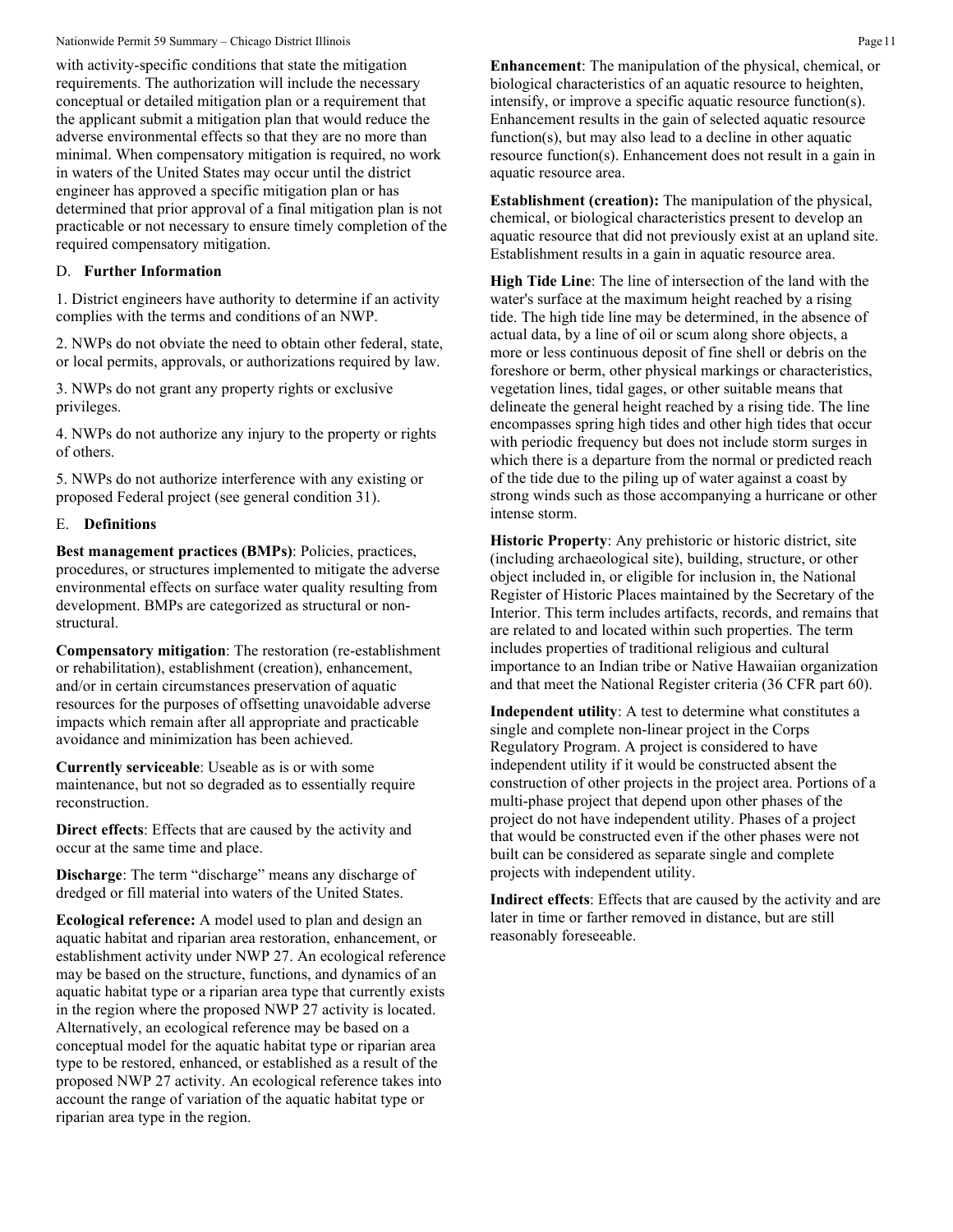**Loss of waters of the United States**: Waters of the United States that are permanently adversely affected by filling, flooding, excavation, or drainage because of the regulated activity. The loss of stream bed includes the acres of stream bed that are permanently adversely affected by filling or excavation because of the regulated activity. Permanent adverse effects include permanent discharges of dredged or fill material that change an aquatic area to dry land, increase the bottom elevation of a waterbody, or change the use of a waterbody. The acreage of loss of waters of the United States is a threshold measurement of the impact to jurisdictional waters for determining whether a project may qualify for an NWP; it is not a net threshold that is calculated after considering compensatory mitigation that may be used to offset losses of aquatic functions and services. Waters of the United States temporarily filled, flooded, excavated, or drained, but restored to pre-construction contours and elevations after construction, are not included in the measurement of loss of waters of the United States. Impacts resulting from activities that do not require Department of the Army authorization, such as activities eligible for exemptions under section 404(f) of the Clean Water Act, are not considered when calculating the loss of waters of the United States.

**Navigable waters:** Waters subject to section 10 of the Rivers and Harbors Act of 1899. These waters are defined at 33 CFR part 329.

**Non-tidal wetland**: A non-tidal wetland is a wetland that is not subject to the ebb and flow of tidal waters. Non-tidal wetlands contiguous to tidal Start Printed Page 57394waters are located landward of the high tide line (i.e., spring high tide line).

**Open water**: For purposes of the NWPs, an open water is any area that in a year with normal patterns of precipitation has water flowing or standing above ground to the extent that an ordinary high water mark can be determined. Aquatic vegetation within the area of flowing or standing water is either non-emergent, sparse, or absent. Vegetated shallows are considered to be open waters. Examples of "open waters" include rivers, streams, lakes, and ponds.

**Ordinary High Water Mark**: The term ordinary high water mark means that line on the shore established by the fluctuations of water and indicated by physical characteristics such as a clear, natural line impressed on the bank, shelving, changes in the character of soil, destruction of terrestrial vegetation, the presence of litter and debris, or other appropriate means that consider the characteristics of the surrounding areas.

**Perennial stream**: A perennial stream has surface water flowing continuously year-round during a typical year.

**Practicable**: Available and capable of being done after taking into consideration cost, existing technology, and logistics in light of overall project purposes.

**Pre-construction notification:** A request submitted by the project proponent to the Corps for confirmation that a particular activity is authorized by nationwide permit. The request may be a permit application, letter, or similar document that includes information about the proposed work and its anticipated environmental effects. Pre-construction notification may be required by the terms and conditions of a nationwide permit, or by regional conditions. A preconstruction notification may be voluntarily submitted in cases where pre-construction notification is not required and the project proponent wants confirmation that the activity is authorized by nationwide permit.

**Preservation**: The removal of a threat to, or preventing the decline of, aquatic resources by an action in or near those aquatic resources. This term includes activities commonly associated with the protection and maintenance of aquatic resources through the implementation of appropriate legal and physical mechanisms. Preservation does not result in a gain of aquatic resource area or functions.

**Re-establishment**: The manipulation of the physical, chemical, or biological characteristics of a site with the goal of returning natural/historic functions to a former aquatic resource. Re-establishment results in rebuilding a former aquatic resource and results in a gain in aquatic resource area and functions.

**Rehabilitation**: The manipulation of the physical, chemical, or biological characteristics of a site with the goal of repairing natural/historic functions to a degraded aquatic resource. Rehabilitation results in a gain in aquatic resource function, but does not result in a gain in aquatic resource area.

**Restoration**: The manipulation of the physical, chemical, or biological characteristics of a site with the goal of returning natural/historic functions to a former or degraded aquatic resource. For the purpose of tracking net gains in aquatic resource area, restoration is divided into two categories: Reestablishment and rehabilitation.

**Riffle and pool complex**: Riffle and pool complexes are special aquatic sites under the 404(b)(1) Guidelines. Riffle and pool complexes sometimes characterize steep gradient sections of streams. Such stream sections are recognizable by their hydraulic characteristics. The rapid movement of water over a course substrate in riffles results in a rough flow, a turbulent surface, and high dissolved oxygen levels in the water. Pools are deeper areas associated with riffles. A slower stream velocity, a streaming flow, a smooth surface, and a finer substrate characterize pools.

**Riparian areas**: Riparian areas are lands next to streams, lakes, and estuarine-marine shorelines. Riparian areas are transitional between terrestrial and aquatic ecosystems, through which surface and subsurface hydrology connects riverine, lacustrine, estuarine, and marine waters with their adjacent wetlands, non-wetland waters, or uplands. Riparian areas provide a variety of ecological functions and services and help improve or maintain local water quality. (See general condition 23.)